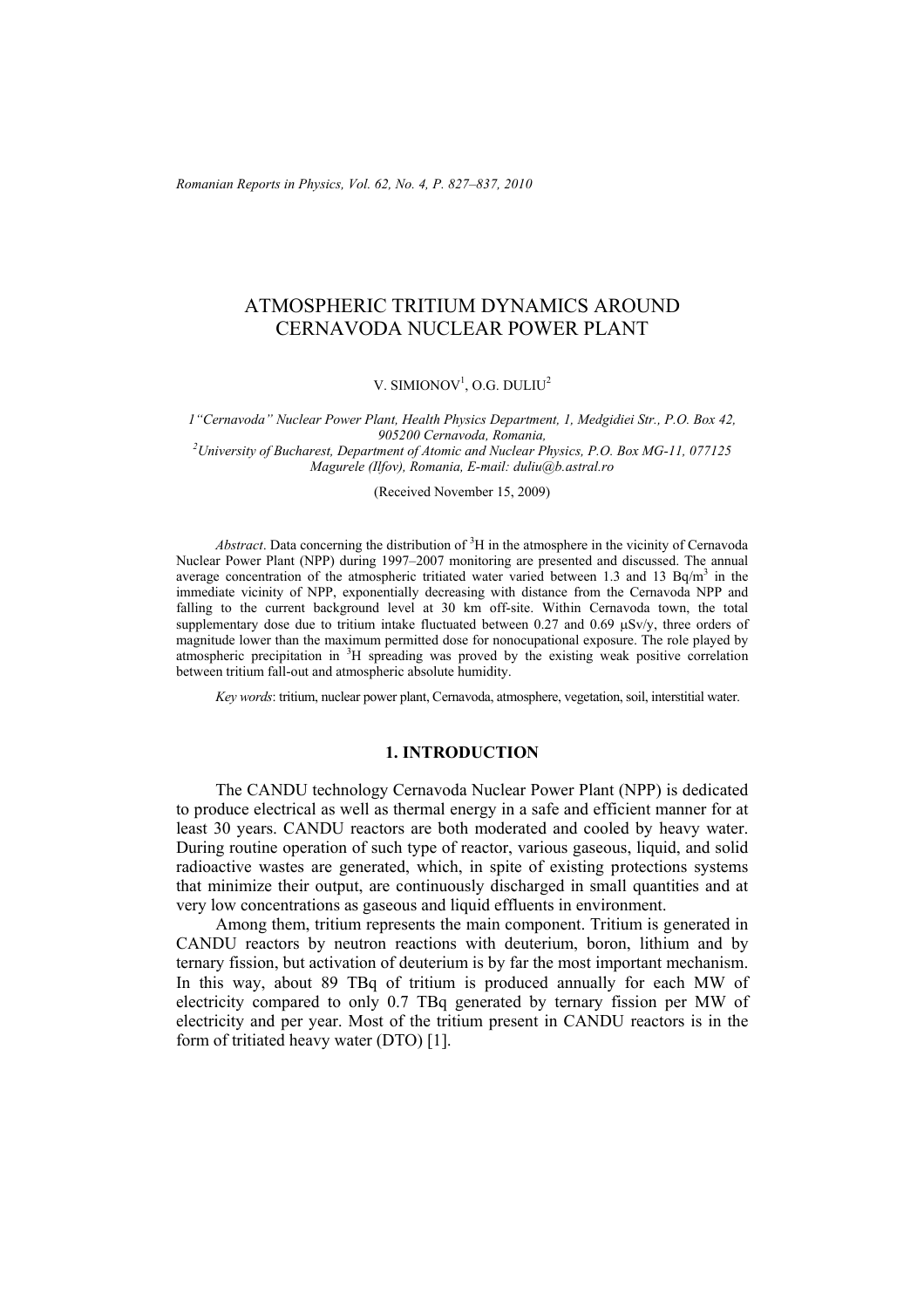

Fig. 1 – Map showing the location of Romanian Cernavoda as well as Bulgarian Kozlodui NPP.

Tritium (half-life of 12.33 y) undergoes  $\beta^-$  decay to <sup>3</sup>He by emitting a lowenergy  $\beta^-$  particle, with an average energy of 5.7 keV (maximum 18.6 keV) and a maximum range of 6 mm in dry air and about 8 µm in tissue. For this reason, outside body, tritium contribution to radiological hazard is negligible, as its  $\beta^-$  particle cannot penetrate the outer layer of the skin while, once entered in the body either by inhalation or by absorption through the skin, the energy of  $\beta^-$  particle deposited in body tissue has very harmful consequence. As within a CANDU reactor, tritium is usually bound in a molecule of heavy water, when escapes, it creates in the air a source of DTO vapours. Inhaled or absorbed through exposed skin, DTO produces an internal, occupational radiation hazard in the station and through normal ventilation flows contribute to the station's tritium emissions [2-6].

Twelve years of experience in operating Cernavoda CANDU NPP have shown that  ${}^{3}$ H represents more than 80% of the total released radioactivity.

Monitoring of the Cernavoda site was performed between 1984 and 1996 within the Preoperational Environmental Radiation Monitoring Program whose main aim was to define background radiation by analyze environmental. It is worth mentioning that within this program the fallout from Chernobyl accident was detected in April of 1986. Finally, the Environmental Radiation Routine Monitoring Program for Cernavoda NPP started in March 1996.

Further, in this paper we will present and characterize the distribution and trends of <sup>3</sup>H atmospheric concentrations around the Cernavoda NPP.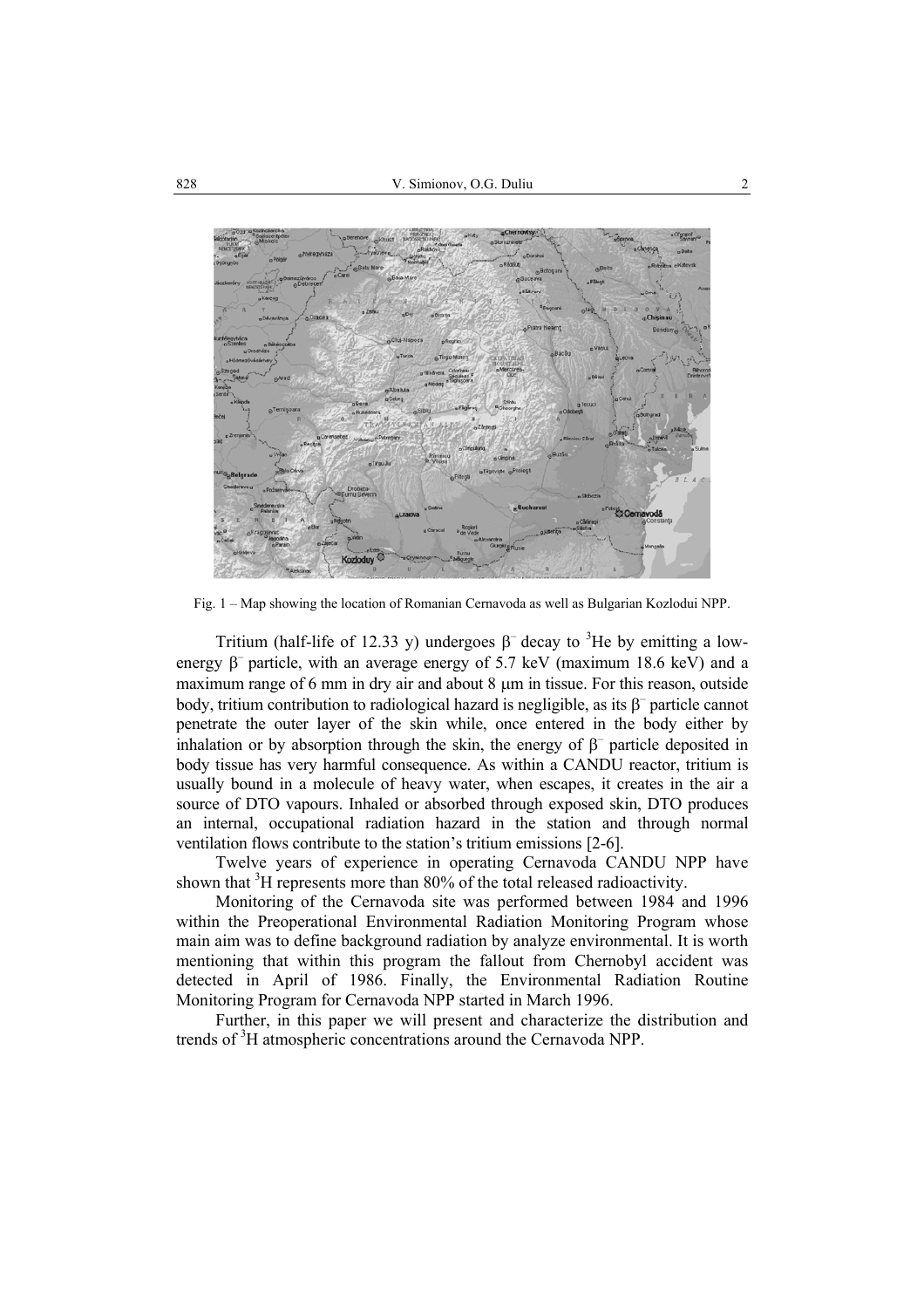## **2. MATERIALS AND METHODS**

## 2.1. ATMOSPHERIC DISCHARGE OF DTO FROM CERNAVODA NPP UNIT 1

The Cernavoda NPP is situated in the Dobruja area, in the vicinity of the town of Cernavoda, counting for more than 20,000 inhabitants (Fig. 1). The natural cooling system is provided by the right arm of the Danube River and by the Danube-Black Sea Canal. The area is primary rural terrain with a mixture of residential and agricultural areas.

| an |  |
|----|--|
|----|--|

The numerical values of the annual discharges [TBq/year] of DTO in gaseous effluents from Cernavoda NPP Unit 1

| year | DTO release | year | DTO release |
|------|-------------|------|-------------|
| 1996 | 1.4         | 2002 | 286.0       |
| 1997 | 25.5        | 2003 | 171.0       |
| 1998 | 50.8        | 2004 | 198.0       |
| 1999 | 85.3        | 2005 | 246.0       |
| 2000 | 208.0       | 2006 | 350.0       |
| 2001 | 180.0       | 2007 | 230.0       |

Tritium has been continuously discharged mainly in tritiated water form into the atmosphere from the Cernavoda NPP, *via* a 30 m high stack. The discharge rate of DTO has been determined as the weekly-averaged rate by the  $3H$  activity measurement of water contained in the airborne effluent at the stack from Cernavoda NPP Unit 1, corresponding data being illustrated in Table 1 as annual average values and in Fig. 2 as both weekly and annual values.

## 2.2. SAMPLING

Tritium concentration in air was measured at environmental monitoring sites placed around the plant, three within power plant and eight at distances between 1 and 30 km (Table 2). Airborne water vapors were collected continuously by drawing air through molecular sieve (13X type) while sampling were performed with an integration period of one month, during which  $4-\overline{6}$  m<sup>3</sup> of air are passed through the collector. From this, the tritium content was determined by liquid scintillation counting. The air sampling equipments used between 1996–2001, were manufactured by Nuclear Research Reactor Institute from Pitesti. In 2001 in order to decrease sampling errors, air sampling equipments were changed with CAS - LV 118 ECNV- model (F&J Speciality Products Inc.) equipped with a back-up power supply a and digital flow integrator.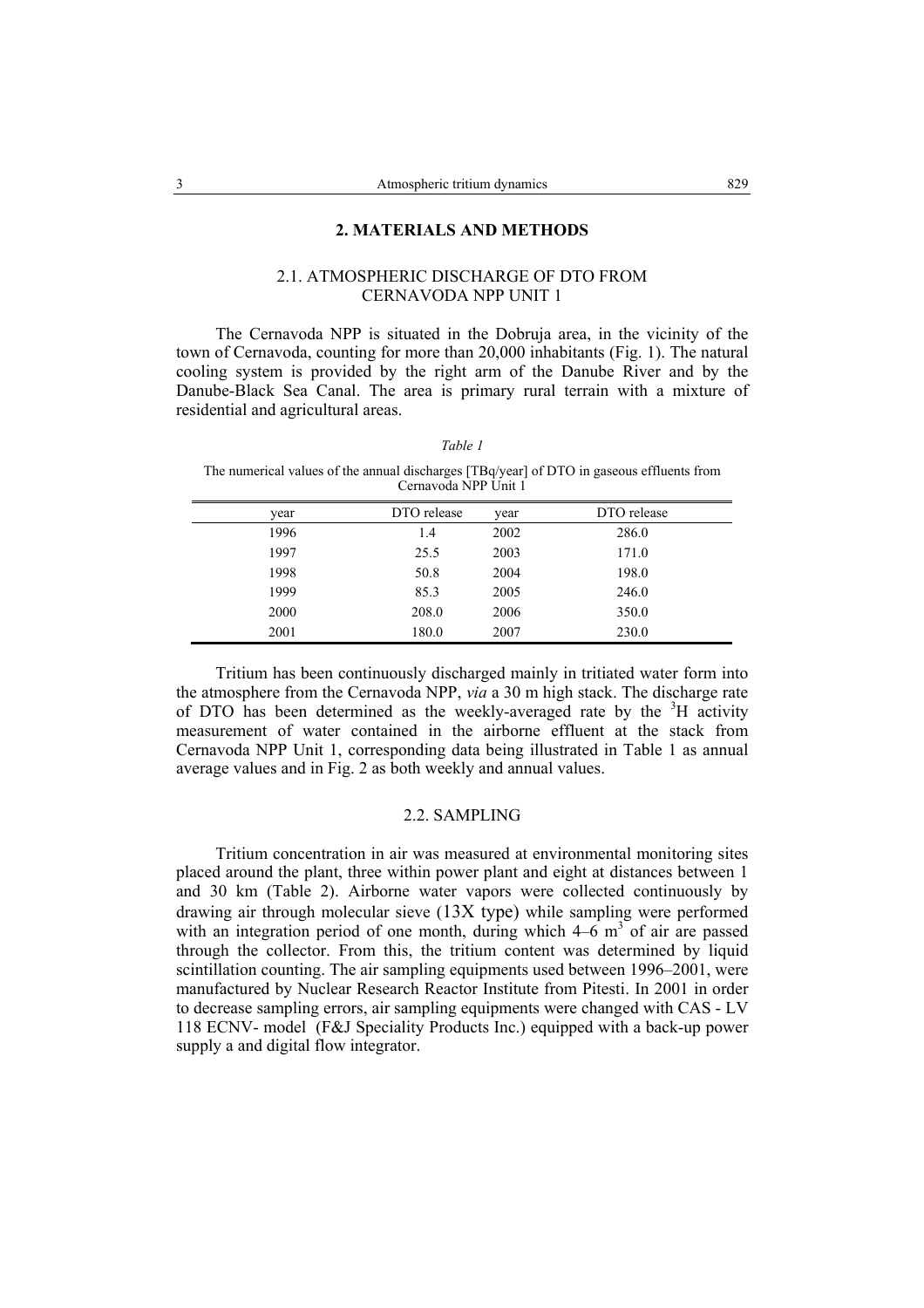#### 2.3. TRITIUM ACTIVITY MEASUREMENT

For the determination of  ${}^{3}H$  concentrations in the atmosphere, the absorbed water was removed from molecular sieves by heating it at 350 °C. 8 ml of extracted and purified water was homogenously mixed with 12 ml of liquid scintillator Ultima Gold LLT in a 20 ml vial followed by  ${}^{3}H$  activity measured with a Beckmann LS1801 liquid scintillation spectrometer (between 1996 and 2000) and by a more sensitive Quantulus 1220 (from 2001 till present). Always the counting time was 400 min. Although the quenching level of all samples was quite constant, the quenching correction in the activity determination was made using a quenching curve derived beforehand from the measurement of a series of quenched standards.



Fig. 2 – Weekly (continuous line) and yearly (dotted line) DTO emission as measured in the vicinity of Cernavoda NPP stack.

In these conditions, typical background count rate and counting efficiency for these measurements were about 5 cpm and 18–20%, respectively. By considering the minimum detectable activity of  ${}^{3}H$  as equal to three times the standard deviation of the background counting rate, in the present system minimum activity was estimated to roughly 2.5 Bq  $l^{-1}$  (10 Bq/l for the previous Beckmann LS1801 system) [7–10].

It is worth mentioning that the  ${}^{3}H$  concentrations below the minimum detectable concentration in the monthly monitoring were considered as having the minimum detectable concentrations. Since the number of data below the detectable concentration was very small, we considered that these data did not affected the estimation of the annual concentrations.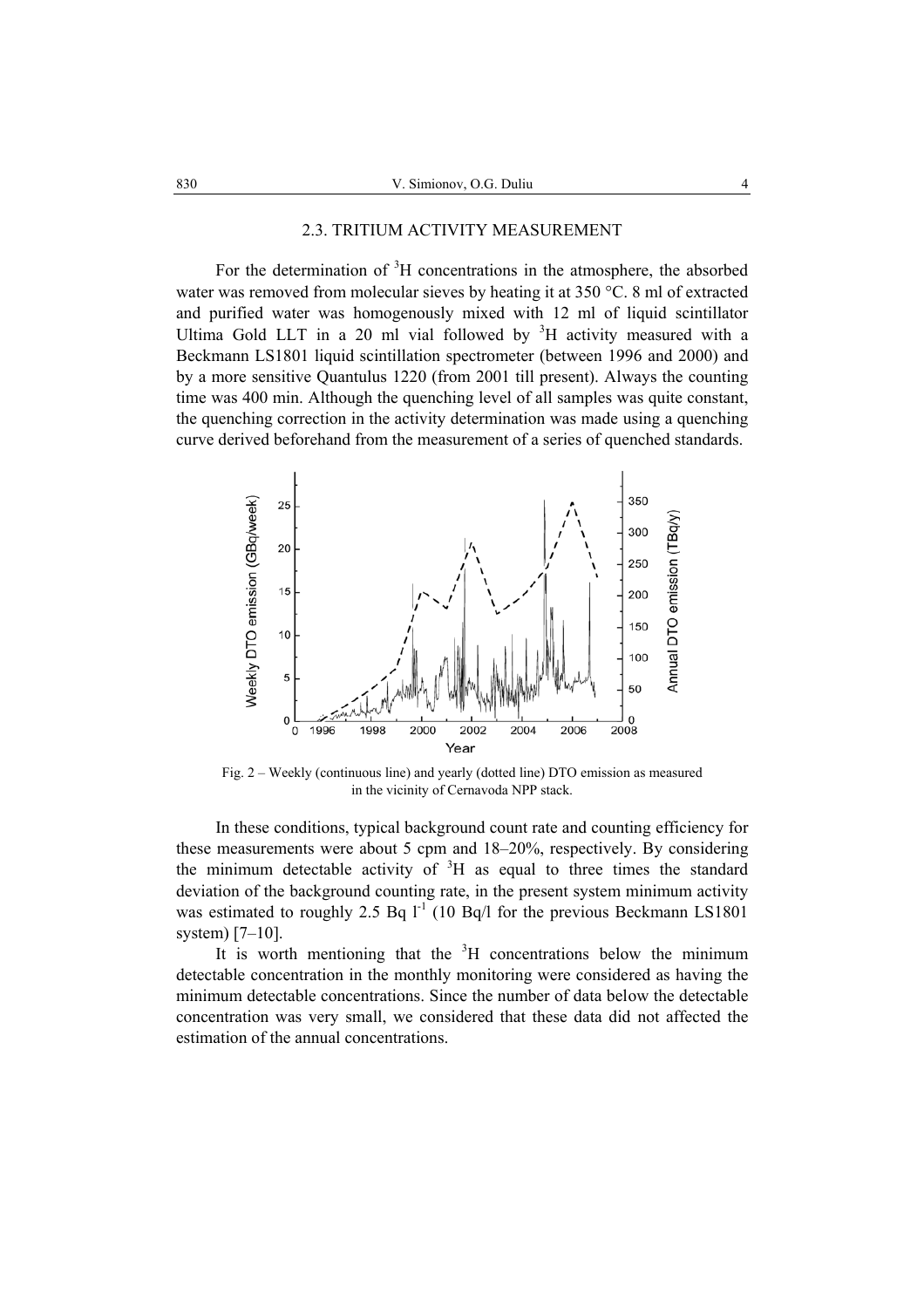#### **3. RESULTS AND DISCUSSION**

## 3.1. ATMOSPHERIC DTO CONCENTRATIONS

The results of our multi-annual monitoring are presented in Table 1 and illustrated in Fig. 2. By analyzing these data it follows that the DTO emission, excepting some local maxima corresponding to the first years of exploitation, slowly increased between 1996 and 2007 reaching its present value.

To estimate at which extent released DTO was found in the atmosphere in the vicinity of NPP, in Table 2 we have reproduced the atmospheric  ${}^{3}$ H concentrations, as annual averages based on weekly monitoring data corresponding to all stations (see also Fig. 3) The same data were used to calculate the multi-annual atmospheric DTO release at the place of monitoring stations, illustrated in Fig. 4 as a function of distance between NPP stack and each station.



Fig. 3 – Time evolution of the average annual <sup>3</sup>H concentration [Bq/m<sup>2</sup>] for all monitoring stations  $\left(\rightarrow\right)$  Cernavoda town).

As atmospheric humidity plays an important role in DTO deposition, in Fig. 5 we have illustrated the time evolution of absolute humidity beginning with 1996 and ending with 2007 year. Moreover, for the same reason we have calculated, for each station the correlation coefficients between <sup>3</sup>H fallout and absolute humidity (Table 3).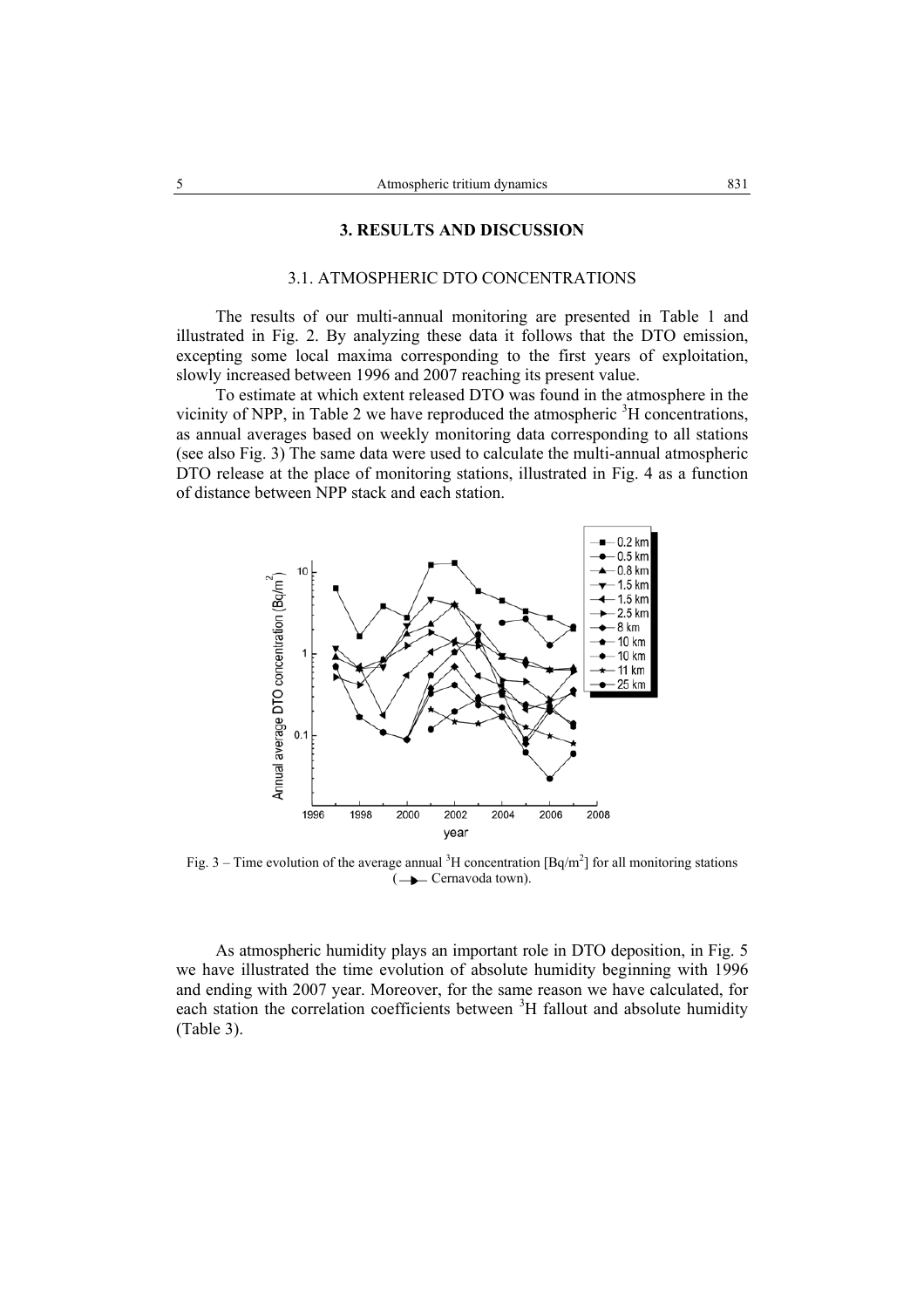From these data it can be remarked that the multi-annual average DTO concentrations fall rapidly with the distance with respect to NPP stack, faster in the vicinity of central stack until Cernavoda town and slower in the case of the most remote monitoring station, *i.e.* ADB-01 located at about 30 km faraway, so that the annual values of <sup>3</sup>H concentrations are similar to those measured in the preoperational program 1994–1996 by IFIN-HH Bucharest (0.186 and 0.032  $\text{Bq/m}^3$ ). Better this dependency was described by a sum of two exponentials, characterised by half-attenuation distances of  $0.17 \pm 0.07$  km nearby central stack and  $3.3 \pm 0.7$  km after the town of Cernavoda (Fig. 4). This fact suggests that at this distance, the influence of the Cernavoda NPP Unit 1 tritium effluents is unimportant and consequently, ADB-01 data can be regarded as background  ${}^{3}H$ level around the Cernavoda.



Fig. 4 – Multi-annual average DTO concentration as function of distance between NPP stack and monitoring station, better described by a decay-type exponential.

| ۰, |  |
|----|--|
|----|--|

Annual  ${}^{3}$ H averages atmospheric concentrations around the Cernavoda NPP [Bg·m<sup>-3</sup>]

|      | Location                   |                  |                  |                  |                 |                  |  |  |  |  |  |  |
|------|----------------------------|------------------|------------------|------------------|-----------------|------------------|--|--|--|--|--|--|
|      | Distance from the NPP [km] |                  |                  |                  |                 |                  |  |  |  |  |  |  |
| Year | $ADI-12$                   | $ADI-13$         | $ADI-11$         | $ADI-05$         | $ADI-06$        | $ADI-08$         |  |  |  |  |  |  |
|      | $0.2$ km                   | $0.5 \text{ km}$ | $0.8 \text{ km}$ | $1.5 \text{ km}$ | 1.5 km          | $2.5 \text{ km}$ |  |  |  |  |  |  |
| 1997 | $6.36 \pm 0.5$             | no data          | $0.91 \pm 0.07$  | $1.19 \pm 0.29$  | ${}< 0.62$      | $0.52 \pm 0.09$  |  |  |  |  |  |  |
| 1998 | $1.65 \pm 0.1$             | no data          | $0.66 \pm 0.06$  | $0.66 \pm 0.06$  | $0.70 \pm 0.06$ | $0.42 \pm 0.07$  |  |  |  |  |  |  |
| 1999 | $3.87 \pm 0.1$             | no data          | $0.85 \pm 0.07$  | $0.70 \pm 0.06$  | $0.18 \pm 0.04$ | $0.84 \pm 0.07$  |  |  |  |  |  |  |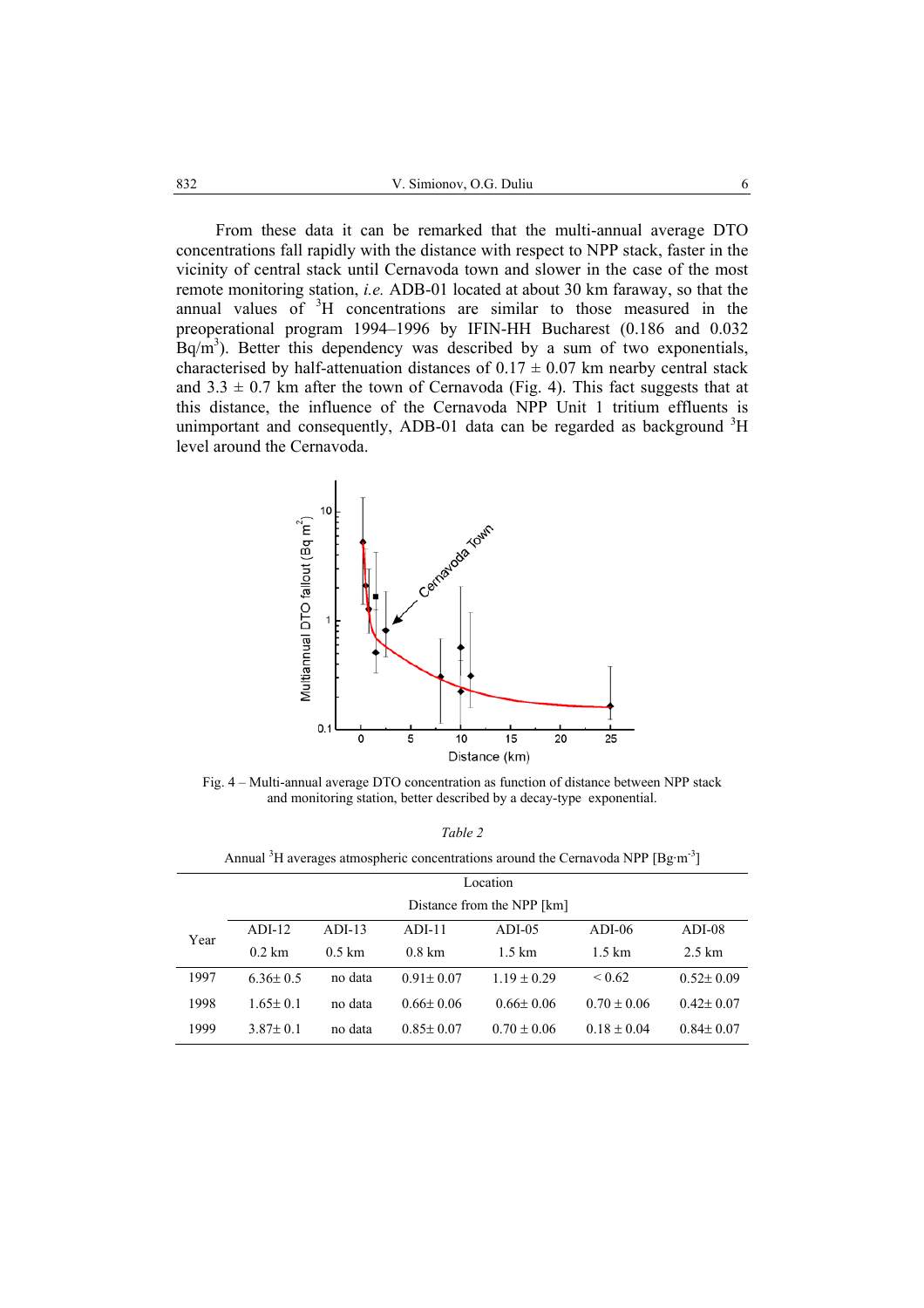|  | $Table 2$ (continue |
|--|---------------------|

|      |                  |                  |                  |                            |                   | Table 2 (continued) |
|------|------------------|------------------|------------------|----------------------------|-------------------|---------------------|
| 2000 | $2.79 \pm 0.1$   | no data          | $1.75 \pm 0.09$  | $2.23 \pm 0.13$            | $0.55 \pm 0.06$   | $1.26 \pm 0.08$     |
| 2001 | $12.43 \pm 0.1$  | no data          | $2.29 \pm 0.03$  | $4.68 \pm 0.05$            | $1.06 \pm 0.01$   | $1.84 \pm 0.03$     |
| 2002 | $13.00 \pm 0.2$  | no data          | $4.03 \pm 0.06$  | $3.96 \pm 0.05$            | $1.44 \pm 0.02$   | $1.37 \pm 0.02$     |
| 2003 | $5.92 \pm 0.07$  | no data          | $1.45 \pm 0.02$  | $2.19 \pm 0.02$            | $0.54 \pm 0.008$  | $1.26 \pm 0.02$     |
| 2004 | $4.52 \pm 0.05$  | $2.42 \pm 0.03$  | $0.91 \pm 0.01$  | $0.96 \pm 0.01$            | $0.41 \pm 0.006$  | $0.48 \pm 0.07$     |
| 2005 | $3.35 \pm 0.05$  | $2.68 \pm 0.04$  | $0.84 \pm 0.01$  | $0.74 \pm 0.01$            | $0.21 \pm 0.004$  | $0.46 \pm 0.007$    |
| 2006 | $2.78 \pm 0.06$  | $1.28 \pm 0.02$  | $0.64 \pm 0.01$  | $0.64 \pm 0.01$            | $0.26 \pm 0.005$  | $0.28 \pm 0.005$    |
| 2007 | $2.02 \pm 0.03$  | $2.15 \pm 0.03$  | $0.67 \pm 0.01$  | $0.64 \pm 0.01$            | $0.33 \pm 0.01$   | $0.61 \pm 0.01$     |
|      |                  |                  |                  | Location                   |                   |                     |
|      |                  |                  |                  | Distance from the NPP [km] |                   |                     |
| Year | ADI-09           | $ADI-02$         | $ADI-04$         | $ADI-10$                   | ADB-01            |                     |
|      | 8 km             | $10 \text{ km}$  | $10\;{\rm km}$   | 11 km                      | 25 km             |                     |
| 1997 | ${}_{0.70}$      | $0.70 \pm 0.44$  | $0.70 \pm 0.13$  | ${}_{\leq 0.70}$           | $0.70 \pm 0.12$   |                     |
| 1998 | ${}_{\leq 0.17}$ | $0.17 \pm 0.03$  | $0.17 \pm 0.06$  | ${}_{0.17}$                | < 0.17            |                     |
| 1999 | $0.11 \pm 0.04$  | $0.11 \pm 0.04$  | $0.11 \pm 0.04$  | ${}_{0.11}$                | ${}_{0.11}$       |                     |
| 2000 | $0.09 \pm 0.05$  | $0.09 \pm 0.04$  | $0.09 \pm 0.04$  | ${}_{0.09}$                | ${}_{0.09}$       |                     |
| 2001 | $0.38 \pm 0.009$ | $0.55 \pm 0.01$  | $0.33 \pm 0.01$  | $0.21 \pm 0.01$            | $0.12 \pm 0.01$   |                     |
| 2002 | $0.70 \pm 0.001$ | $1.06 \pm 0.02$  | $0.42 \pm 0.01$  | $0.15 \pm 0.003$           | $0.20 \pm 0.01$   |                     |
| 2003 | $0.29 \pm 0.010$ | $1.72 \pm 0.03$  | $0.24 \pm 0.004$ | $0.14 \pm 0.003$           | $0.28 \pm 0.005$  |                     |
| 2004 | $0.35 \pm 0.007$ | $0.32 \pm 0.005$ | $0.22 \pm 0.004$ | $0.18 \pm 0.003$           | $0.17 \pm 0.003$  |                     |
| 2005 | $0.08 \pm 0.003$ | $0.24 \pm 0.008$ | $0.09 \pm 0.003$ | $0.127 \pm 0.003$          | $0.063 \pm 0.002$ |                     |
| 2006 | $0.20 \pm 0.008$ | $0.21 \pm 0.003$ | $0.23 \pm 0.005$ | $0.10 \pm 0.002$           | $0.03 \pm 0.001$  |                     |
| 2007 | $0.36 \pm 0.008$ | $0.14 \pm 0.003$ | $0.13 \pm 0.003$ | $0.08 \pm 0.002$           | $0.06 \pm 0.002$  |                     |

Another important monitoring station, ADI-08, located in the Cernavoda town, 2.5 km off NPP stack was used to calculate public supplementary doses due to Unit 1 DTO emissions. At this location, the annual  ${}^{3}$ H concentrations are two to 10 time lower than those registered in the immediate vicinity of NPP, but still higher then above mentioned background (Table 2, Fig. 4).

With regard to this, it is worth mentioning that, according to our monitoring data concerning the annual intake of  ${}^{3}$ He by ingestion and inhalation within Cernavoda town, the total supplementary dose due to tritium varied between 0.27 and  $0.69 \mu$ Sv/y [V. Simionov, unpublished results], a value significantly lower than the maximum admitted value of 1 mSv/y in the case of nonocupational exposure to ionizing radiation [11, 12].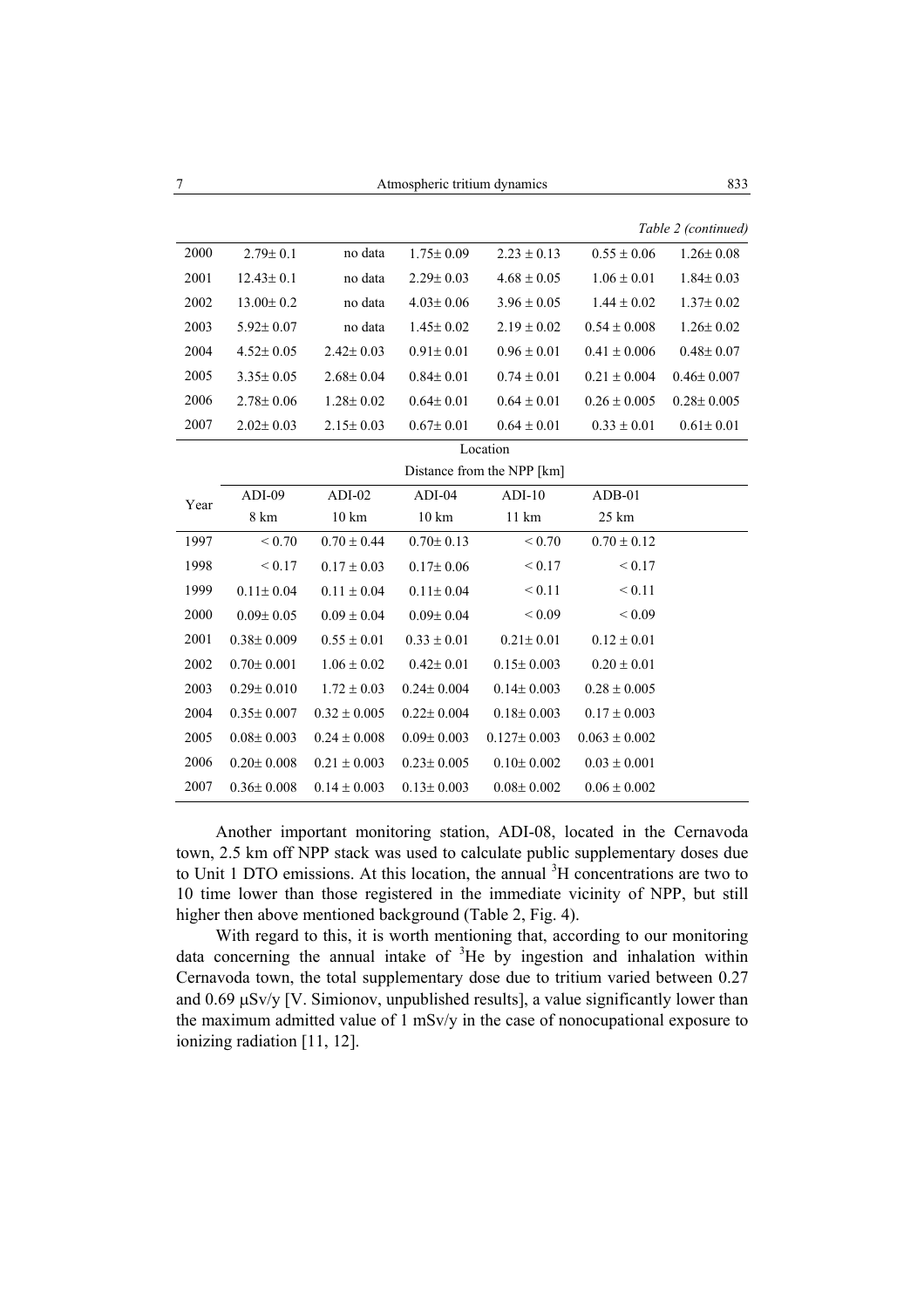

Fig. 5 – Weekly atmospheric absolute humidity corresponding to all observation points around Cernavoda NPP between 1996 and 2007.

Concerning both DTO released into atmosphere and  ${}^{3}H$  fall-out recorded at all monitoring stations, we have noticed two contrary tendencies, while atmospheric release slowly increased between 1997 and 2007, the tritium fallout recorded by all stations showed a slightly decline for the same period of time. In our opinion, this peculiarity concords with the role played by atmospheric precipitations in transporting radioactive gases emitted by Cernavoda NPP (Fig. 5). This assumption is partially confirmed by the existing positive correlations between atmospheric humidity and DTO fall-out for some of the observing points (Table 3).

*Table 3*

The correlation coefficients between the long term DTO fall out and humidity as recorded by observations stations around Cernavoda NPP. Significant correlations at *p* < 0.05 are represented in italics

| <b>ADI-12</b> | 0.19579 | ADI-05 | 0.03836 | ADI-09 | 0.38363 | ADI-10         | 0.97865 |
|---------------|---------|--------|---------|--------|---------|----------------|---------|
| $ADI-13$      | 0.29304 | ADI-06 | 0.21591 | ADI-02 | 0.29753 | ADB-01 0.45228 |         |
| <b>ADI-11</b> | 0.06051 | ADI-08 | 0.48105 | ADI-04 | 0.11022 |                |         |

At the same time to verify at which extent the atmospheric dispersion around Cernavoda is more or less uniform, we have investigated the correlation existing between the long term DTO fall-outs at each observation points. The results reproduced in Table 4 as a matrix of correlation coefficients showed positive correlations at  $p \le 0.05$  (95% probability) only in few cases, this fact arguing for a more complex short-distance dispersion of tritium in the vicinity of NPP.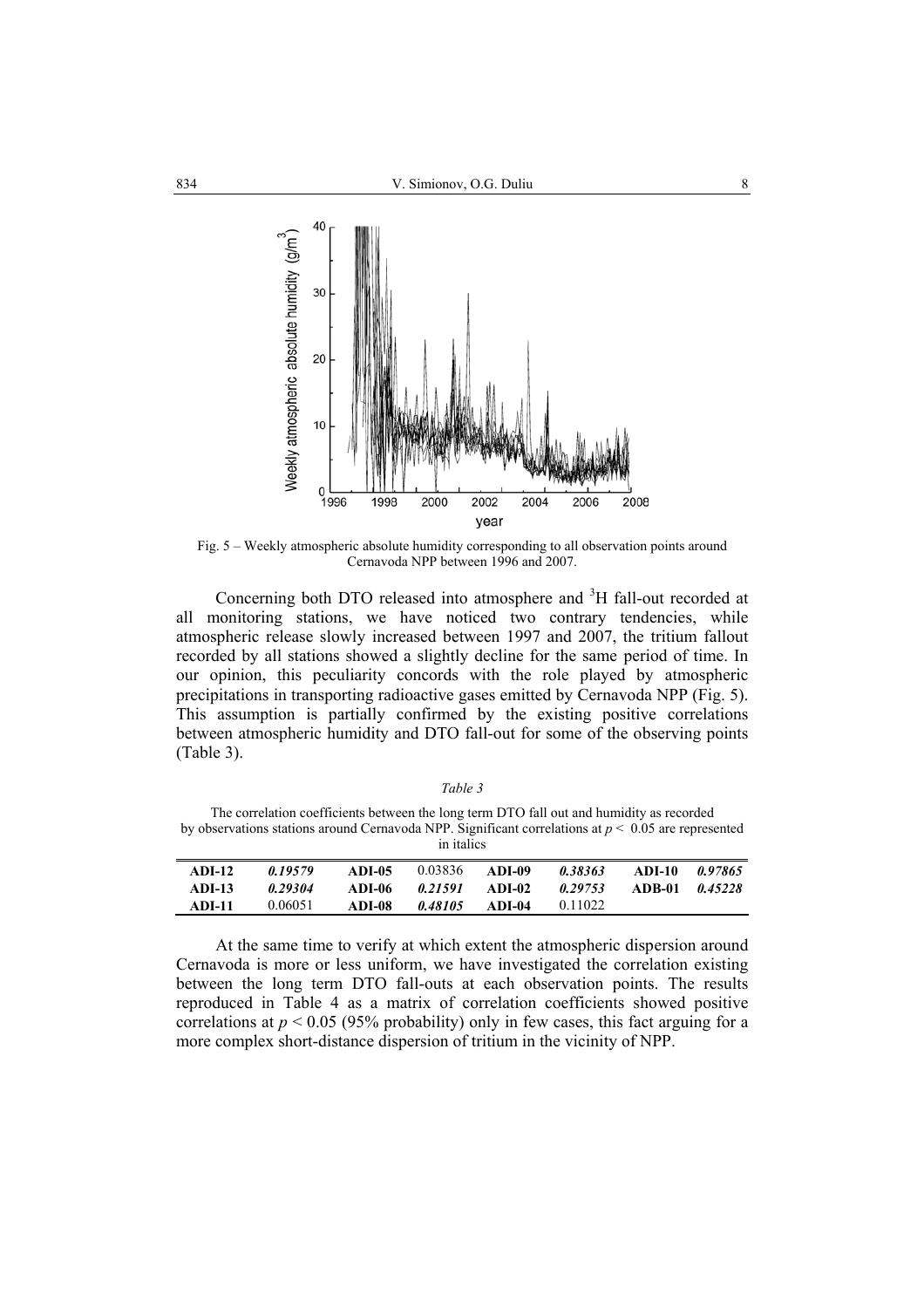|--|--|--|

Matrix of the correlation coefficients of the long term DTO fallout as recorded by observation stations around Cernavoda NPP. Significant correlations at  $p < 0.05$  are represented in italics

|          | $ADI-12$  | $ADI-13$  | <b>ADI-11</b> | <b>ADI-05</b> | ADI-06 | $ADI-08$  | $ADI-09$ | $ADI-02$ | ADI-04 | ADI-10 |
|----------|-----------|-----------|---------------|---------------|--------|-----------|----------|----------|--------|--------|
| $ADI-13$ | $-0.0689$ |           |               |               |        |           |          |          |        |        |
| $ADI-11$ | 0.6254    | 0.0558    |               |               |        |           |          |          |        |        |
| $ADI-05$ | 0.4889    | $-0.1181$ | 0.4684        |               |        |           |          |          |        |        |
| $ADI-06$ | 0.5220    | $-0.1106$ | 0.4564        | 0.2966        |        |           |          |          |        |        |
| ADI-08   | 0.1840    | 0.0827    | 0.3521        | 0.2414        | 0.2838 |           |          |          |        |        |
| $ADI-09$ | 0.3718    | 0.0490    | 0.4199        | 0.3004        | 0.2517 | 0.1712    |          |          |        |        |
| $ADI-02$ | 0.2820    | $-0.0441$ | 0.3437        | 0.1328        | 0.2064 | 0.0731    | 0.2323   |          |        |        |
| $ADI-04$ | 0.3029    | $-0.0661$ | 0.2928        | 0.4078        | 0.3211 | 0.1237    | 0.3124   | 0.2190   |        |        |
| $ADI-10$ | $-0.0040$ | $-0.0427$ | $-0.0258$     | $-0.0191$     | 0.0177 | $-0.0612$ | 0.2491   | 0.0100   | 0.2391 |        |
| $ADB-01$ | 0.1199    | $-0.0467$ | 0.1962        | 0.0308        | 0.1098 | 0.0595    | 0.3229   | 0.2373   | 0.3988 | 0.6550 |

Similar results we have obtained by analyzing the long term distribution of humidity for the same observation points, as results from a similar matrix of correlation coefficients (Table 5) which shows the same absence of significant positive correlations.

The long term data concerning the discharge rate of DTO from Cernavoda NPP and its average atmospheric concentration at each observing point we have calculated *Ka*, the long-term Atmospheric Dispersion Factors (ADFs):

$$
K_a = \frac{C}{Q},\tag{1}
$$

where C is the annual average tritium-in air concentration  $[\text{Bq/m}^3]$  and Q is the average gaseous tritium release rate [Bq/s].

*Table 5* 

Matrix of the correlation coefficients of the long term atmospheric humidity as recorded by observation stations around Cernavoda NPP

|          | $ADI-12$ |        | <b>ADI-13 ADI-11</b> | $ADI-05$ | $ADI-06$  | ADI-08 | ADI-09    | $ADI-02$ | ADI-04 | - ADI-10 |
|----------|----------|--------|----------------------|----------|-----------|--------|-----------|----------|--------|----------|
| $ADI-13$ | 0.7110   |        |                      |          |           |        |           |          |        |          |
| $ADI-11$ | 0.5604   | 0.5984 |                      |          |           |        |           |          |        |          |
| $ADI-05$ | 0.7280   | 0.7826 | 0.6530               |          |           |        |           |          |        |          |
| $ADI-06$ | 0.1663   | 0.0128 | 0.14836              | 0.1082   |           |        |           |          |        |          |
| $ADI-08$ | 0.4919   | 0.5289 | 0.56703              | 0.6970   | 0.1304    |        |           |          |        |          |
| $ADI-09$ | 0.1590   | 0.2306 | 0.17432              | 0.1742   | $-0.0942$ | 0.1433 |           |          |        |          |
| $ADI-02$ | 0.3979   | 0.2689 | 0.27304              | 0.3068   | 0.1562    | 0.2066 | 0.0787    |          |        |          |
| $ADI-04$ | 0.4014   | 0.5023 | 0.32808              | 0.6856   | $-0.0478$ | 0.5335 | 0.1737    | 0.2662   |        |          |
| $ADI-10$ | 0.2453   | 0.3018 | 0.19004              | 0.2795   | 0.2056    | 0.3486 | $-0.0205$ | 0.3669   | 0.2209 |          |
| $ADB-01$ | 0.4043   | 0.4440 | 0.34988              | 0.5247   | 0.1511    | 0.3860 | 0.5381    | 0.5275   | 0.4377 | 0.1843   |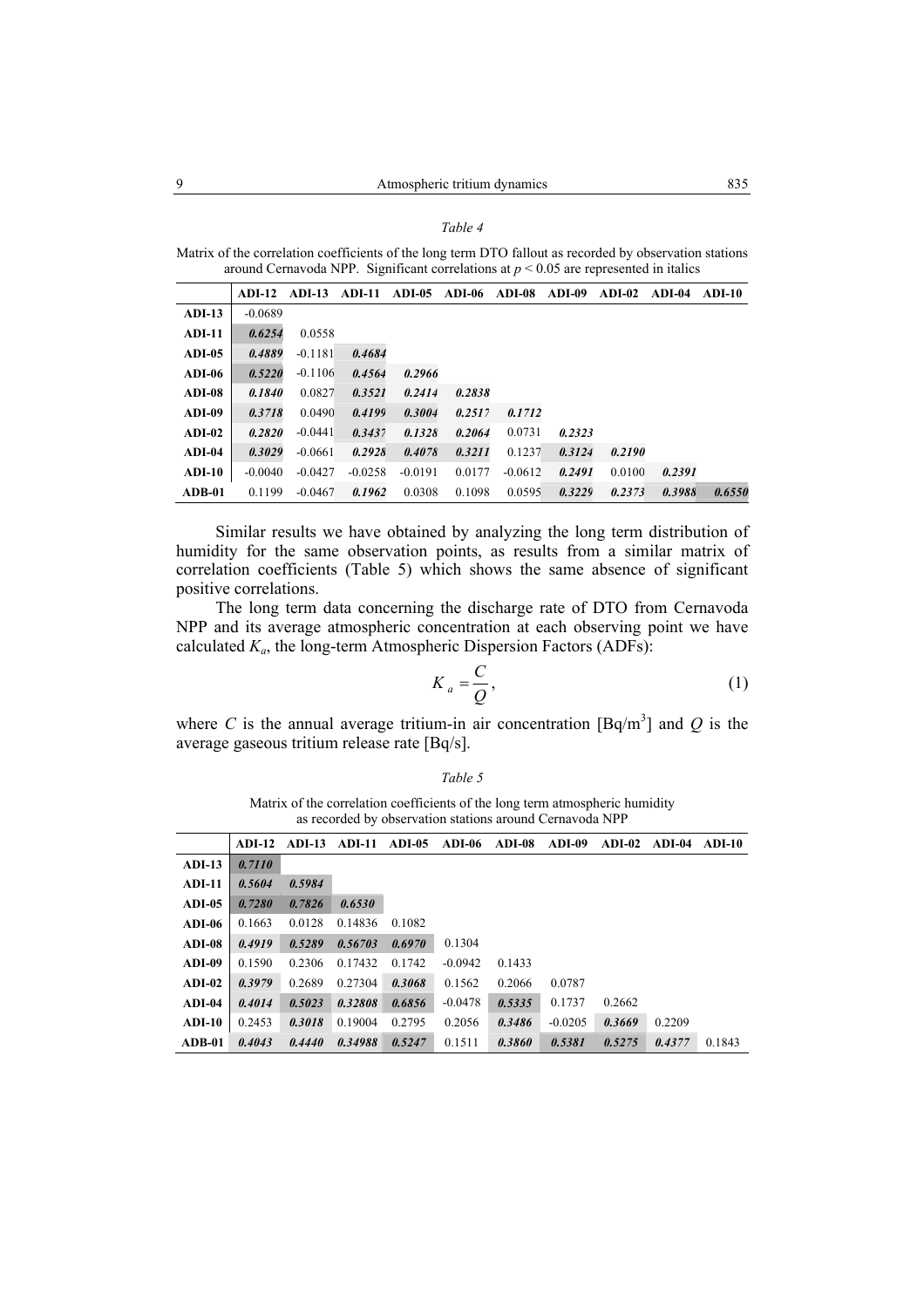| Numerical values of the annual dispersion factor in the vicinity of Cernavoda NP |               |                                                            |      |       |      |      |      |      |      |      |      |  |
|----------------------------------------------------------------------------------|---------------|------------------------------------------------------------|------|-------|------|------|------|------|------|------|------|--|
|                                                                                  | Distance from | Atmospheric Dispersion Factor x $10^{-6}$ s/m <sup>3</sup> |      |       |      |      |      |      |      |      |      |  |
| Location                                                                         | the NPP       | 1998                                                       | 1999 | 2000  | 2001 | 2002 | 2003 | 2004 | 2005 | 2006 | 2007 |  |
|                                                                                  | [km]          |                                                            |      |       |      |      |      |      |      |      |      |  |
| $ADI-12$                                                                         | 0.2           | 1.03                                                       | 1.31 | 0.39  | 2.21 | 1.43 | 0.65 | 0.72 | 0.43 | 0.25 | 0.26 |  |
| $ADI-13$                                                                         | 0.5           | --                                                         |      |       |      |      |      | 0.39 | 0.34 | 0.12 | 0.27 |  |
| $ADI-11$                                                                         | 0.8           | 0.29                                                       | 0.23 | 0.27  | 0.42 | 0.44 | 0.16 | 0.14 | 0.11 | 0.06 | 0.08 |  |
| $ADI-05$                                                                         | 1.5           | 0.34                                                       | 0.28 | 0.34  | 0.84 | 0.44 | 0.25 | 0.15 | 0.10 | 0.06 | 0.08 |  |
| $ADI-06$                                                                         | 1.5           | --                                                         | 0.06 | 0.05  | 0.20 | 0.16 | 0.06 | 0.07 | 0.03 | 0.02 | 0.04 |  |
| $ADI-08$                                                                         | 2.5           | 0.21                                                       | 0.27 | 0.19  | 0.34 | 0.15 | 0.14 | 0.08 | 0.06 | 0.03 | 0.08 |  |
| $ADI-09$                                                                         | 8             |                                                            |      | --    | 0.08 | 0.08 | 0.03 | 0.06 | 0.01 | 0.02 | 0.05 |  |
| $ADI-02$                                                                         | 10            | --                                                         |      | $- -$ | 0.11 | 0.12 | 0.19 | 0.05 | 0.03 | 0.02 | 0.02 |  |
| $ADI-04$                                                                         | 10            | --                                                         | 0.05 | 0.02  | 0.07 | 0.05 | 0.03 | 0.04 | 0.01 | 0.02 | 0.02 |  |
| $ADI-10$                                                                         | 11            | --                                                         |      | --    | 0.05 | 0.02 | 0.02 | 0.03 | 0.02 | 0.01 | 0.01 |  |
| $ADB-01$                                                                         | 25            |                                                            |      |       | 0.03 | 0.02 | 0.03 | 0.03 | 0.01 | 0.00 | 0.01 |  |

| I<br>I |  |
|--------|--|
|--------|--|

Numerical values of the annual dispersion factor in the vicinity of Cernavoda NP

The results of these calculations, reproduced in Table 6 show an almost monotonous decrease of the dispersion factor in the vicinity of Cernavoda NPP, in accordance with the increasing release of the DTO by the first unit of NPP.

#### **4. CONCLUSIONS**

The long term data concerning the distribution of  ${}^{3}H$  in the vicinity of Cernavoda NPP between 1997 and 2007 as well as the corresponding data regarding atmospheric absolute humidity has showed a constant increase of the DTO amount released into atmosphere together with a steady decrease, for the same period of time, of the atmospheric humidity. These two factors finally determined a moderate decline of the amount of DTO registered at each of 11 observation points around NPP.

The same data showed an exponentially decrease of the  ${}^{3}H$  fall-outs with the distance with respect to NPP, reaching the background level at 30 km off-site. It is worth mentioning that within Cernavoda town, the total supplementary dose due to tritium intake fluctuated between 0.27 and 0.69 µSv/y, three orders of magnitude lower than the maximum premised dose for nonocupational exposure.

In addition we have noticed a weak positive correlation between atmospheric humidity and DTO fall-outs, this fact attesting a relatively complex atmospheric circulation around Cernavoda NPP, in concordance with two other observations revealing the existence of weak correlations between observing points concerning the long term data regarding DTO fall-outs as well as atmospheric humidity.